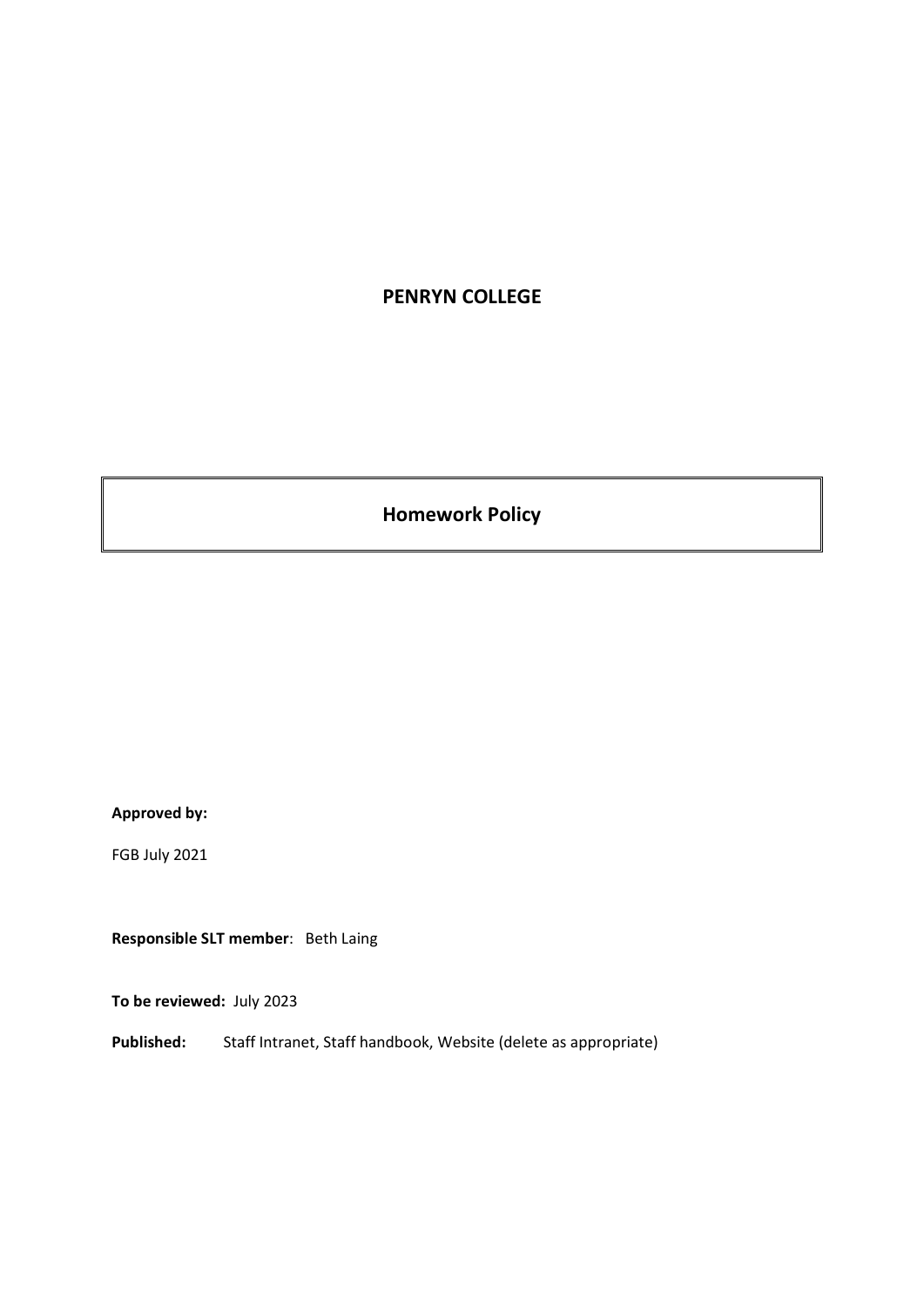# **Penryn College Homework Policy**

#### **The Importance of Homework/Independent Learning**

The aim of all homework set at Penryn College is to encourage effective and personalised study habits, develop [independent learning](http://www.penrice.cornwall.sch.uk/index.php/info/policies/81-statutory-data/130-homework-policy) styles and to provide additional time for learning. Homework is differentiated to promote **personalisation**. It can be used as **preparation** for future classwork. Homework provide[s opportunities](http://www.penrice.cornwall.sch.uk/index.php/info/policies/81-statutory-data/130-homework-policy) for **consolidation** of the work covered with teachers in class time and encourages **exploration and creativity**.

Generally, homework/independent learning tasks are set in smaller 'bites' in Years 7 and 8; these tend to become more independent and challenging, with longer deadlines, as students get older. Of course, some students and parents may wish to opt for more challenging tasks in the earlier years; if so, please contact your Tutor or Subject Teacher.

Increasingly we are branding homework as Personal Study. This is because most students now have Personal Study Time sessions in their timetable. These are 45-minute sessions during which students can manage their own learning: this may include doing homework, catch up work following absence, revision, private reading, etc. **Students will still need to work at home** but we hope that providing this supervised time in school will support them to be better independent learners.

In addition, all students are welcome to attend our homework club where they can work with staff support from 3.30-4.15 every day after school, except Wednesdays.

#### **Length of Homework Assignments**

To help students manage homework in Years 7, 8 and 9 we provide a routine. Depending on the subject, homework tasks are set weekly, fortnightly or occasionally.

Year 7 are given approximately 15-30 minutes of homework/independent learning tasks per subject per week, rising to 45 minutes in Year 9. **It is stressed that these are guidelines only.** If students or parents anticipate problems with any independent learning/homework task, then they should talk to their Tutor or Subject Teacher.

#### **In Year 7:**

- Maths, Modern Foreign Languages and Science set homework once every week.
- English homework is set twice each week (one is reading a student's own book for pleasure, which is also a specified activity during some tutor periods – this is not an assessed task, but it is expected that students all read regularly at home).
- ICT and Humanities set homework once a fortnight.
- Lifestyles, DT, Art and Drama set homework occasionally.
- Music and P.E. lessons are mainly practical in years 7, 8 and 9. Students are encouraged to join the many extra-curricular clubs we have on offer at the college.

# **In Years 8 and 9:**

• Homework is set as in year 7, but increases to 30 to 45 minutes per subject, respectively.

# **In Years 10 and 11**

• Subjects provide approximately 45-60 minutes of homework each week. Again, as with Key Stage 3, these are guidelines only. Students may be involved in lots of extracurricular sports, creative arts or have other commitments which will impact upon the time dedicated to studies, but *it is expected that students communicate with their teachers regularly to discuss deadlines if this is the case; studies must take priority.*

#### **General principles**

The information above is a minimum requirement. These routines support students in their independent tasks. More than one evening is given by staff to complete work set. Where homework runs over a number of weeks, e.g. a project, teachers set weekly deadlines for completion of 'chunked' units of work. Students of all abilities are expected to complete homework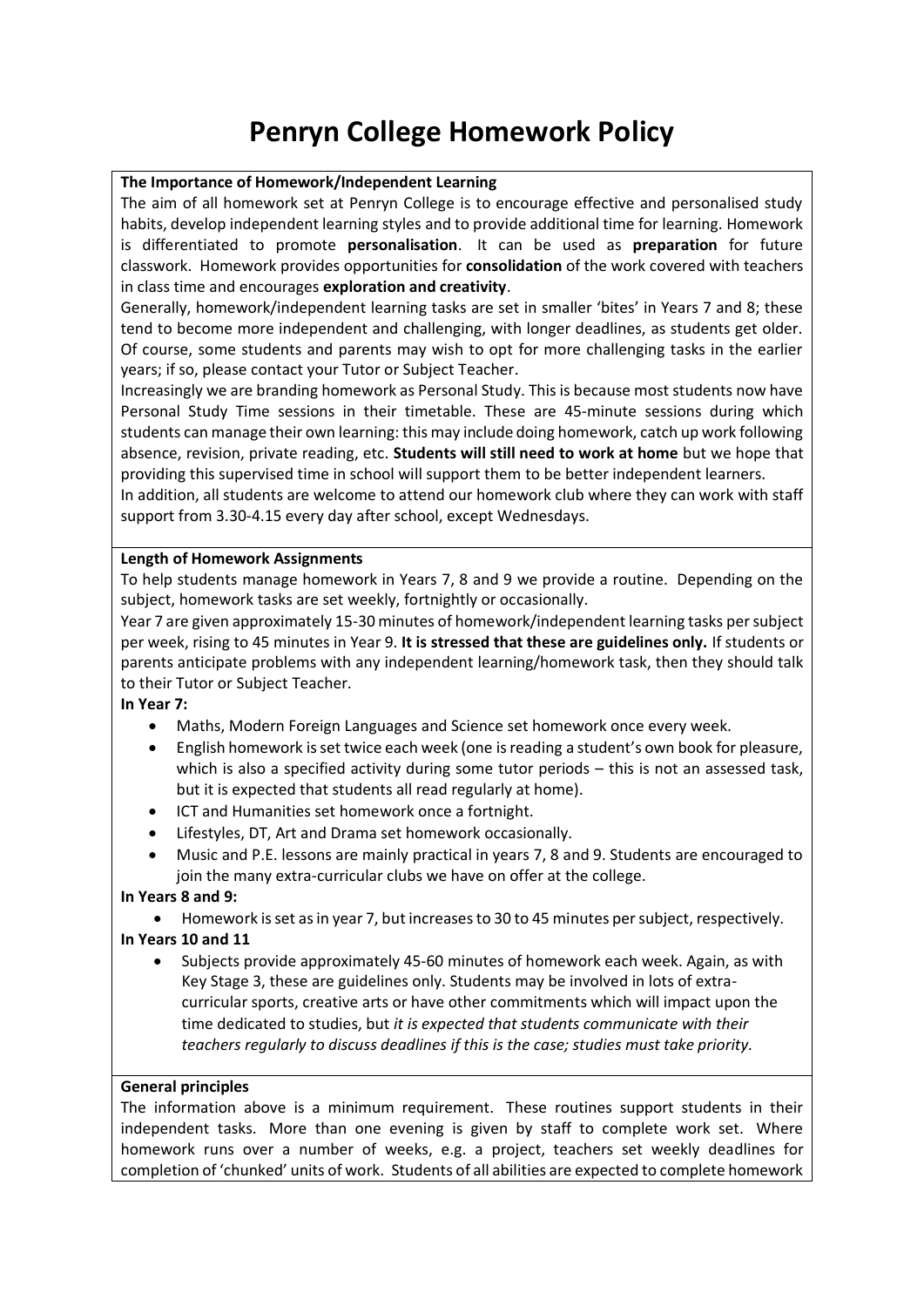and teachers will make sure that all students are set tasks appropriate to their level of need and which challenge students.

### **What is the student's responsibility?**

Firstly, their responsibility is to complete the task to the very best of their ability, using whatever resources they can. If your child wishes to discuss a piece of homework with their teacher, it is their responsibility to approach the teacher and raise this issue *as early as possible, and certainly before the deadline set*. It may be that the teacher and the student could then organise a convenient time to discuss the task in more detail.

It is the student's responsibility to check the Virtual School and their calendar, so they know what homework has been set and when it is due in and ask if they do not understand it.

# **What types of homework task might students be set?**

Homework assignments vary. The type of tasks students are asked to do include:

Researching from the internet; personalised revision exercises; on-line learning e.g. BBC Bitesize; mymaths.co.uk; resources on the college web site; essays, assignments and written work; creative work e.g. drawing, designing, making; preparing for [next](http://www.penrice.cornwall.sch.uk/index.php/info/policies/81-statutory-data/130-homework-policy) lesson e.g. learning vocabulary; exercises to consolidate learning; revising for test; examination questions; Controlled Assessment preparation; independent learning booklets, questionnaires; students setting their own appropriate work (with guidance from the teacher).

### **What happens if students do not submit homework?**

The teacher issues a Behaviour Manager point if homework has not been submitted. Parents, Tutors and, of course, students have access to this information through the virtual school and parental weekly email so notification of lack of homework/organisation can be dealt with early on by all concerned parties. We feel that it is important that students develop the personal organisation skills to meet deadlines; unless a student can produce a note from their parents with a good reason for not completing the task set by the deadline then work will be expected on the deadline stated by the subject teacher. If this does not happen, a sanction will be imposed. Sanctions here may include:

- A short break time detention to complete the missing work
- A longer detention at lunchtime or after school, in the event that deadlines are missed more than once
- Attending at lunchtimes until the outstanding work is completed

This will depend upon the teacher, the circumstances, and the manner in which the student has responded to the lack of homework.

If a student receives more than 3 Behaviour Manager points for lack of homework in a half term they will receive a SLT detention. If the homework is still not forthcoming, the teacher will explore further options with the Tutor, Head of House and/or parent(s).

The quality of a student's homework is recorded regularly on our reports for parents where a student will be identified as working towards, at or above expected standards. Of course, we are always willing to discuss reports in more detail during our meetings with parents, so please do make an appointment to see subject teachers and tutors.

Where a student has spent the appropriate amount of time on a piece of homework, but not managed to complete it, again, parents are asked to provide a note to this effect.

Some Faculties, especially those who do not see classes that frequently, follow a very strict routine when students fail to hand in homework on time. Here the following sequence applies:

- 1. If the HWK is not handed in on time the student is given a BM and a 10-minute detention by the subject teacher. The student must then hand in the homework at the next timetabled lesson.
- 2. If the student does not attend the ten-minute detention, they are placed in a Friday after school SLT detention.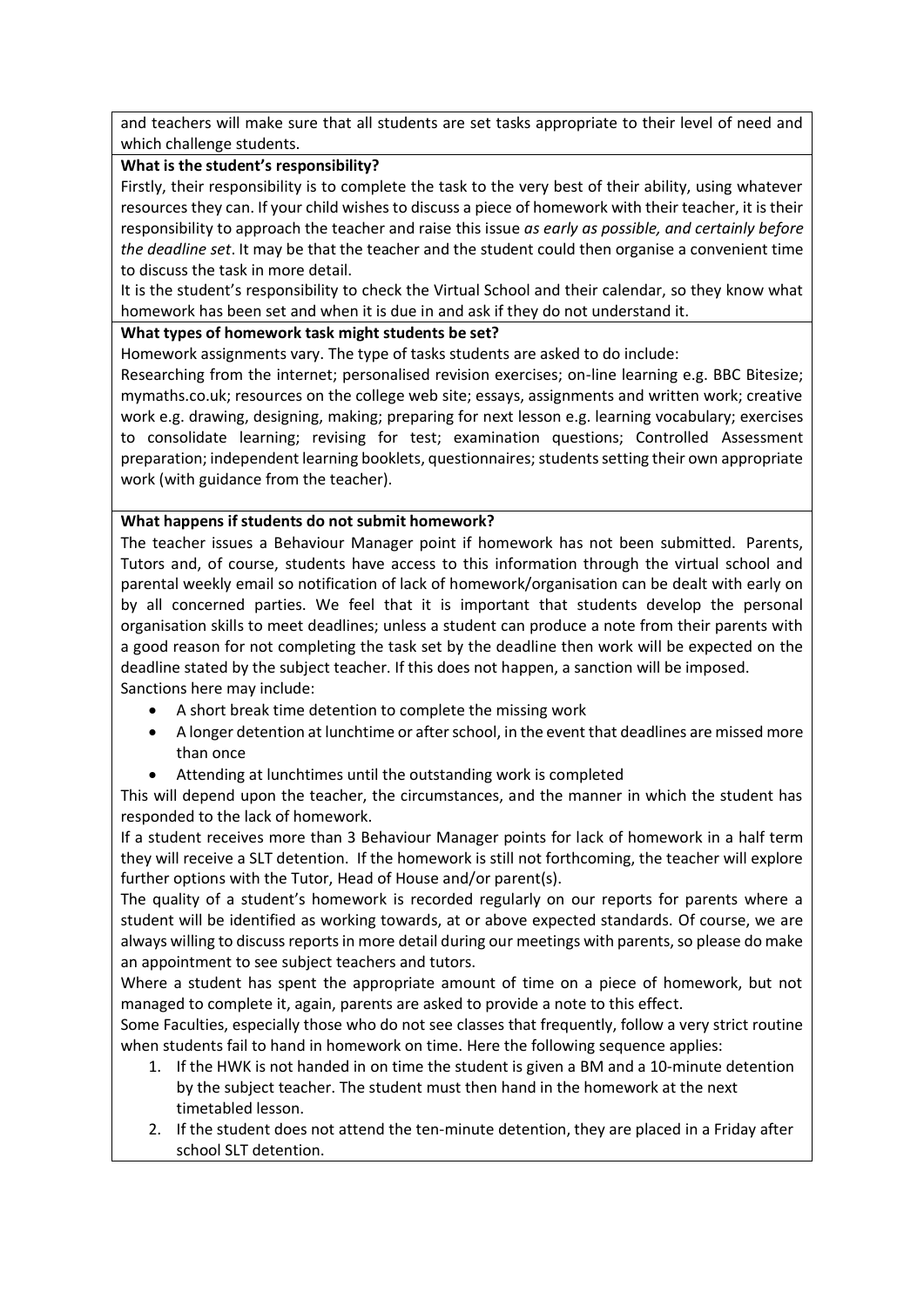3. If the homework is not handed in by the next timetabled lesson, a 2-point BM for continuous lack of homework is given and the cycle repeats itself.

### **How is homework monitored and assessed?**

Teachers monitor homework, giving formative comments (orally, or in writing) on the quality of the work completed. On occasion, students are given time in lessons to improve on their first effort taking into account their teacher's comments (Dedicated Improvement Time). At times, students may also be asked to mark their own work in class, or to 'peer assess' the homework of another student. The member of staff will also monitor these comments to ensure that they are constructive for a student's progress.

# **How is excellent homework/independent learning celebrated?**

Students are rewarded for excellent homework and independent learning with Achievement Points, or Praise Post Cards which are sent home as a quick note from the college to recognise outstanding learning. All Achievement Points are added towards the running school House Points tally throughout the year; the winners of the hotly-contested House Championship (which also includes Sports Day results) are announced in the final assembly of the Summer Term.

### **How can tutors and parents monitor progress with homework?**

As part of the student's mentoring, tutors will review how each student is getting on with homework, examining their Achievement and Behaviour Manager Points. Parents will also have access to this information in the weekly email. If a parent has any concern about a particular homework, they should contact the subject teacher or the tutor for more general concerns.

Teachers publish all homeworks on the virtual school. Parents can see these through the weekly email or by logging on to the virtual school.

We believe that strong working relationships between students, parents and ourselves is the key to success here at Penryn College. Do please remain in touch with us regularly.

#### **Roles and responsibilities**

#### **The Student**

- Check the virtual school and emails so they know what the homework is and when it is due in
- Ask the teacher if they do not understand a homework
- Organise themselves so they make best use of personal study time
- Record how they use Personal Study Time on their PS Log
- Ask the parents to write a note if they have a genuine reason for not being able to compete as homework by the deadline
- Complete homework to the best of their ability

# **The Parent**

- Support the student to establish good working habits at home
- Provide a note if there is a genuine reason for homework not being completed on time
- Contact the subject teacher if they have a query about homework in a particular subject or the tutor if it is a general concern about homework across a number of subjects

# **The Class Teacher**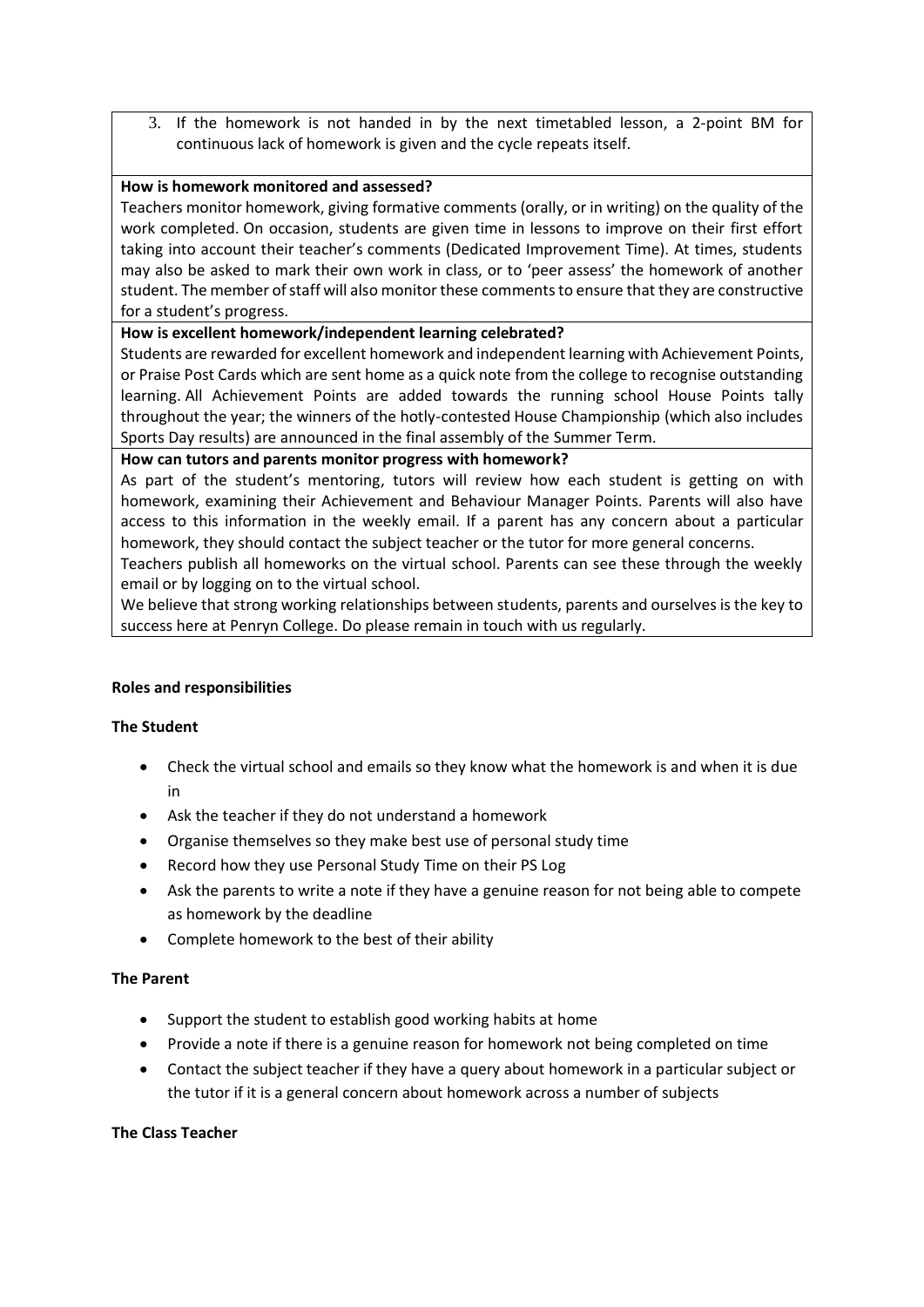- Set homework in accordance with school and department policy, ensuring it is entered on the virtual school
- Check as far as is possible that all students understand the homework and it reflects the abilities of the students in the class
- Provide feedback to students on the homework, awarding Achievement and Behaviour Points as appropriate and completing reports
- Contact the tutor and parents of the student when there is a particular concern

# **The Personal Study Teacher**

- Supervise Personal study, ensuring that students work in silence and make good use of the time
- Compete a report to parents communicating how effectively the students is using Personal study time
- Share any concerns about a student's use of Personal Study time with the tutor

### **The Head of Department**

- Monitor that homework across the department is being set in accordance with school and department policy and that this is recorded as part of the record of teachers' performance
- Ensure that the quality of homework set is appropriate by reviewing it with the team regularly, by examining students' books and by talking to students and parents

#### **The Tutor**

- Ensure that all students have mentoring that includes examination of homework
- Refer the student to the HOH if there are more than 3 Behaviour Managers in a term
- Liaise with mentor, parents and the HOH if there are ongoing concerns

#### **The Mentor**

- Examine the student's Behaviour Record to check how homework is being completed and examine the student's Personal Study Log, setting any targets as appropriate and monitoring them with the student over time
- Liaise with the tutor, parents, HOH as appropriate about major or ongoing concerns

# **The Head of House/ Year**

- Check that the mentoring of target students includes a focus on the students' homework and use of Personal Study lessons, sharing best practice and ensuring that school policy is being applied, reporting key issues to SLT
- Work with the parents, teachers, tutors, EST and/ or mentors to develop personal plans to support students who require further support with homework

#### **AHT- Homework**

• Monitor standards across the school, reporting to staff, governors, parents and students as appropriate and identify areas of strengths and plans for development